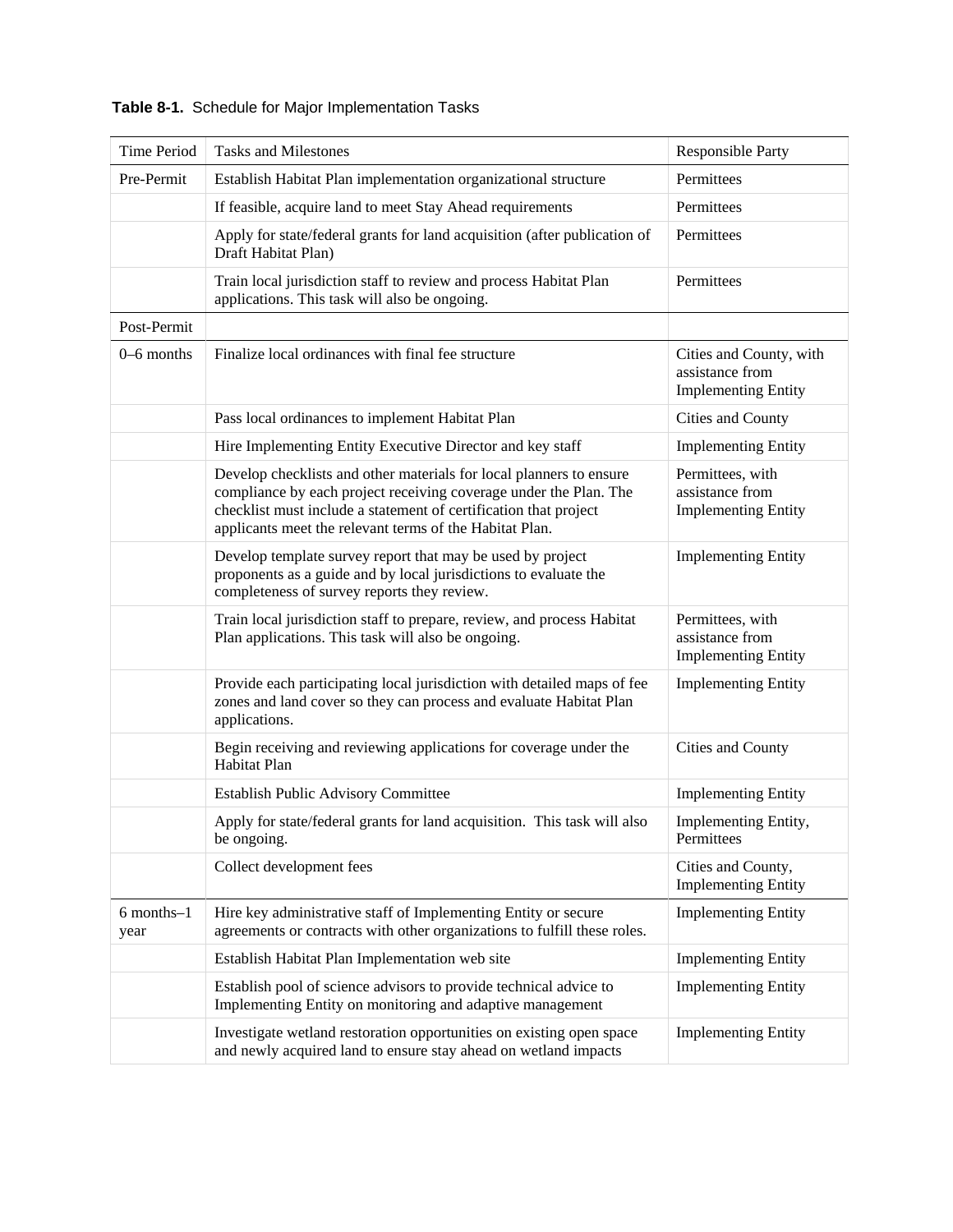| Time Period    | <b>Tasks and Milestones</b>                                                                                                                                                                 | <b>Responsible Party</b>                                         |
|----------------|---------------------------------------------------------------------------------------------------------------------------------------------------------------------------------------------|------------------------------------------------------------------|
|                | Establish databases to track permit compliance (e.g., land acquisition<br>and Habitat Plan impacts; databases to track Plan effectiveness will be<br>developed later)                       | <b>Implementing Entity</b>                                       |
| $1-5$ years    | Continue to hire or contract out Implementing Entity technical and<br>maintenance staff as Reserve system expands                                                                           | <b>Implementing Entity</b>                                       |
|                | Update fees annually according to formulas described in Chapter 9.<br>Provide new fees to local jurisdictions. This task will also be ongoing.                                              | Implementing Entity,<br>Cities and County                        |
|                | Begin developing strategy for securing funding for post-permit<br>management and monitoring                                                                                                 | <b>Implementing Entity</b>                                       |
|                | At intervals specified in Chapter 9, perform financial audit and adjust<br>fee structure to match actual costs. Provide new fees to local<br>jurisdictions. This task will also be ongoing. | <b>Implementing Entity</b>                                       |
|                | Prepare Reserve Management Plans as described in Chapter 5                                                                                                                                  | Implementing Entity or<br>their Contract Agency or<br>Consultant |
|                | Develop monitoring and adaptive management plans for reserves,<br>including work plans                                                                                                      | Implementing Entity or<br>their Contract Agency or<br>Consultant |
|                | Initiate management and monitoring on all new reserves                                                                                                                                      | Implementing Entity or<br>their Contract Agency or<br>Consultant |
|                | Continue to acquire land to assemble Reserve System and meet Stay-<br>Ahead requirements (by Year 2)                                                                                        | <b>Implementing Entity</b>                                       |
|                | Begin wetland restoration and creation design and additional<br>environmental compliance for restoration                                                                                    | Implementing Entity or<br>their Contract Agency or<br>Consultant |
|                | Implement wetland restoration and creation projects                                                                                                                                         | Implementing Entity or<br>their Contract Agency or<br>Consultant |
|                | Develop an Invasive Plant Control Program to address invasive plants<br>on Reserve System lands                                                                                             | Implementing Entity or<br>their Contract Agency or<br>Consultant |
|                | Prepare a Recreation Plan to address recreational uses on Reserve<br>System lands                                                                                                           | Implementing Entity or<br>their Contract Agency or<br>Consultant |
|                | Open selected reserves to public access according to Recreation Plan.                                                                                                                       | Implementing Entity or<br>applicable local agencies              |
|                | At year 5, establish Independent Scientific Review Panel and conduct<br>Conservation Science Assessment of entire program. This task will<br>also be ongoing periodically.                  | <b>Implementing Entity</b>                                       |
| $6 - 50$ years | Complete hiring or contracting out of Implementing Entity technical<br>and maintenance staff as Reserve System expands.                                                                     | <b>Implementing Entity</b>                                       |
|                | Continue to plan, design, and implement habitat restoration and<br>creation.                                                                                                                | Implementing Entity or<br>their Contract Agency or<br>Consultant |